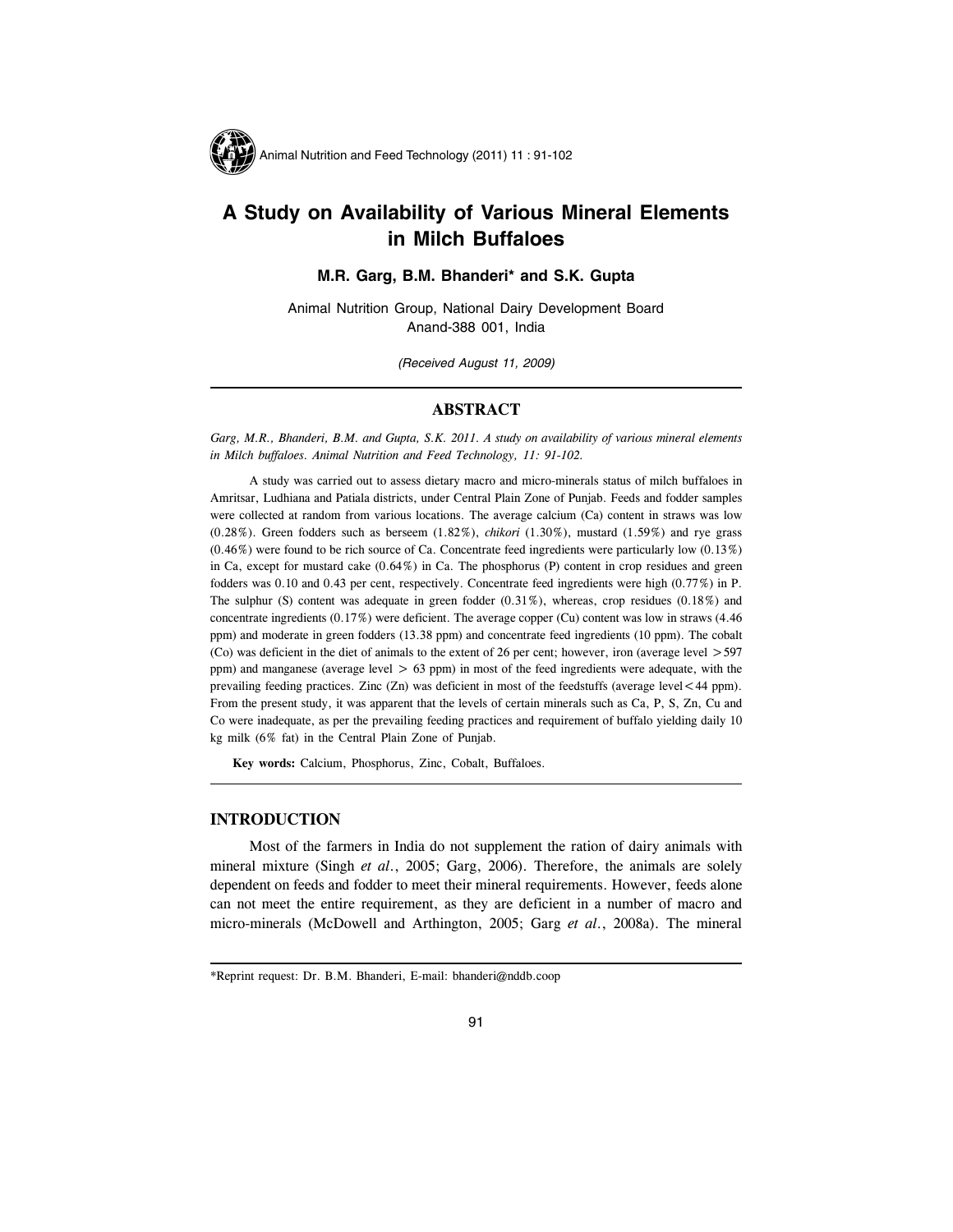deficiency or excess is an area specific problem and is influenced to a great extent by mineral content and its levels in feeds and fodder fed to animals. In order to avoid mineral imbalances in the ration, the study on availability of various mineral elements in milch buffaloes was carried out in Central Plain Zone of Punjab.

## MATERIALS AND METHODS

At random, one centrally located village from each taluka of Amritsar, Ludhiana and Patiala districts from Central Plain Zone of Punjab was selected, for taking representative samples of feeds  $(n=302)$  and fodder  $(n=385)$ . Within the village, help was sought from the village milk producers and District Cooperative Milk Producers' Unions, for identification of 4 farmers. Two dimensional survey technique was adopted by taking village as an unit for collection of feed samples in different talukas of Amritsar, Ludhiana and Patiala districts, to identify the mineral deficiency or excess, to judge the magnitude of the problem and to indicate its origin (Tourtelot, 1980). The recorded parameters were number of livestock, land area, irrigated facilities, fodder and other crops being grown. In identification of farmers, land location was considered essentially, one each from Northern, Eastern, Western and Southern directions, to cover soil types on each side of the selected village.

Further, information regarding the amount and types of feeds and fodder being offered to the animals, actual rate of daily feed intake and milk yield of individual animals was collected from individual farmer. The dry matter intake (DMI) of animals was based on actual measurements made during the sample collection. Daily DMI of animals (n=136) was ranging from 11.50 to 18.20 kg (14.0 $\pm$ 0.11 kg). Total intake was compared against the requirement on dry matter basis (Campbell et al., 1999; Kearl, 1982), so as to identify quantitative deficiency, sufficiency or even excess. The data were analysed statistically as per Snedecor and Cochran (1967).

Composite samples of green fodder, dry fodder, individual concentrate ingredients and the compound cattle feed (concentrate mixture) were collected from all over the surveyed area. Green fodder samples were dried in oven at  $80^{\circ}$ C for 24 hrs and subsequently ground (1 mm). Ground samples of concentrate and fodder were stored in airtight bags until analysis. Samples were prepared and digested using  $5$  ml concentrate  $HNO<sub>3</sub>$  plus 1 ml concentrate HCl by microwave digestion method for preventing evaporation of volatile elements and total volume of mineral extracts was made to 25 ml with deionized water. All the samples were analyzed for calcium (Ca), phosphorus (P), magnesium (Mg), sodium (Na), potassium (K), sulphur (S), copper (Cu), zinc (Zn), manganese (Mn), iron (Fe), cobalt (Co), molybdenum (Mo) and selenium (Se), using Inductively Coupled Plasma-Optical Emission Spectroscopy (Perkin-Elmer, OPTIMA–3300 RL).

## RESULTS AND DISCUSSION

## Feeding management

Berseem (Trifolium alexandrium) and oat (Avena sativa) were the major green fodder available and were being fed liberally to dairy animals in most of the villages in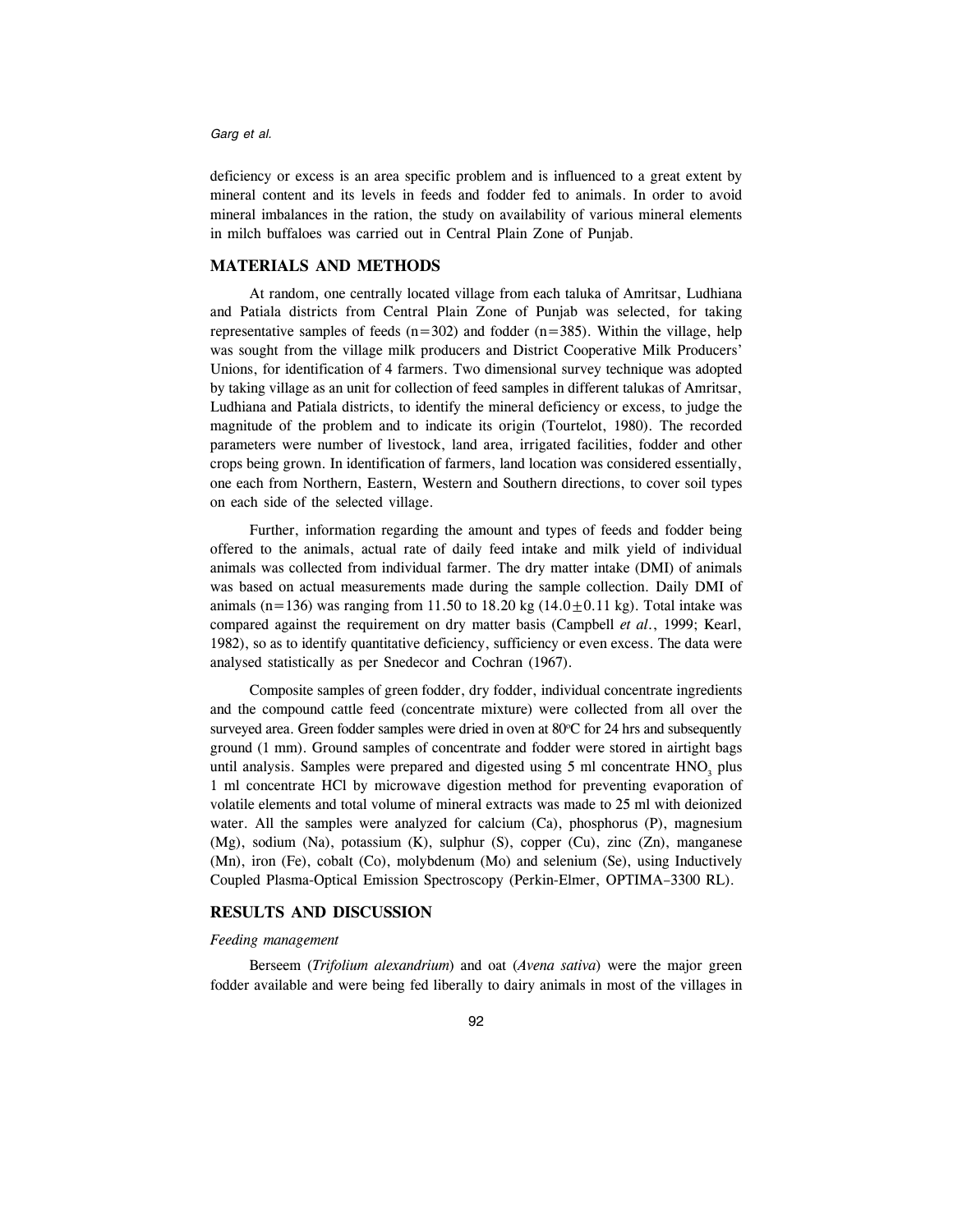Amritsar, Ludhiana and Patiala districts, under Central Plain Zone. In addition, green chikori (Cichorium intybus), rye grass, mustard green and bajra green were also being fed by marginal farmers, having land less than two hectares. Wheat and rice straws were the main roughage available for feeding of animals. However, the farmers were found to be reluctant to feed rice straw, it was fed only when wheat straw was not available in sufficient quantity. Among the concentrate ingredients, cottonseed and mustard cakes were the most popular protein supplements and were fed as the sole concentrate to lactating buffaloes even they were fed sufficient green berseem and oat. In addition, it was noticed that farmers were also using crushed wheat/flour, barley, wheat/rice brans (about 0.5 to 1.0 kg) as the concentrate supplements. The farmers who do not feed multiple units concentrate ingredients, were feeding compound cattle feed, depending upon the level of milk production. It was noticed that the farmers were feeding their animals with 'sanni', a mixture of chaffed green and dry fodder along with concentrate feed ingredients.

## Macro and micro-minerals profile of feeds and fodder

The profile of Ca, P, Mg, Na, K, S, Co, Cu, Fe, Mn, Mo, Se and Zn in the feeds and fodder is presented in Table 1. The average Ca content in straws of wheat and rice was low (0.28%). Berseem (leguminous fodder) contained higher Ca, to the extent of 1.82 per cent (Table 1). Green chikori (1.30%) being a non-legume was also a good source of Ca. Other fodders such as oat green  $(0.43\%)$ , bajra green  $(0.48\%)$  and rye grass (0.46%) were moderate source of Ca. Phosphorus was low in crop residues (0.10%), but higher in green fodder (0.43%) and concentrate feed ingredients (0.77%). Compound cattle feed contained around 1.0 per cent each Ca and P. Crop residues were poor source of P and did not supply adequate P to meet its requirement for high yielding animals.

Magnesium content in straws of wheat and rice was adequate (Table 1). Amongst the green fodders, bajra green (0.51%) had the highest Mg content, followed by mustard green  $(0.42\%)$ , *chikori* green  $(0.41\%)$ , berseem green  $(0.36\%)$ , rye grass  $(0.28\%)$  and oat green (0.22%), showing that considerable quantities of Mg were available from the livestock requirement point of view. Grains of barley and wheat were found to be low in Mg (0.13%). Whole cottonseed (Gossypium herbaceum), cottonseed cake, mustard cake, wheat bran and rice polish were good sources of Mg (Table 1). Compound cattle feed contained 0.63 per cent magnesium, a level that is higher than required as a supplement, because of its sufficiency in cattle feed raw materials. Recommended concentrations for dietary magnesium are within the range of 0.2-0.4% of total DMI (Underwood and Suttle, 1999; Goff, 2000).

The sodium content was unduly low in dry fodder, ranging from 0.05 to 0.13 per cent. Amongst the green fodders, surprisingly berseem green (1.80%) had the highest Na content, followed by chikori green (1.73%), oat green (1.22%), rye grass (0.94%), mustard green (0.70%) and bajra green (0.41%), showing that considerable quantity of Na was available from the green fodders, as per as requirement is concerned. Concentrate feed ingredients were again low (0.042%) in Na. However, compound cattle feed had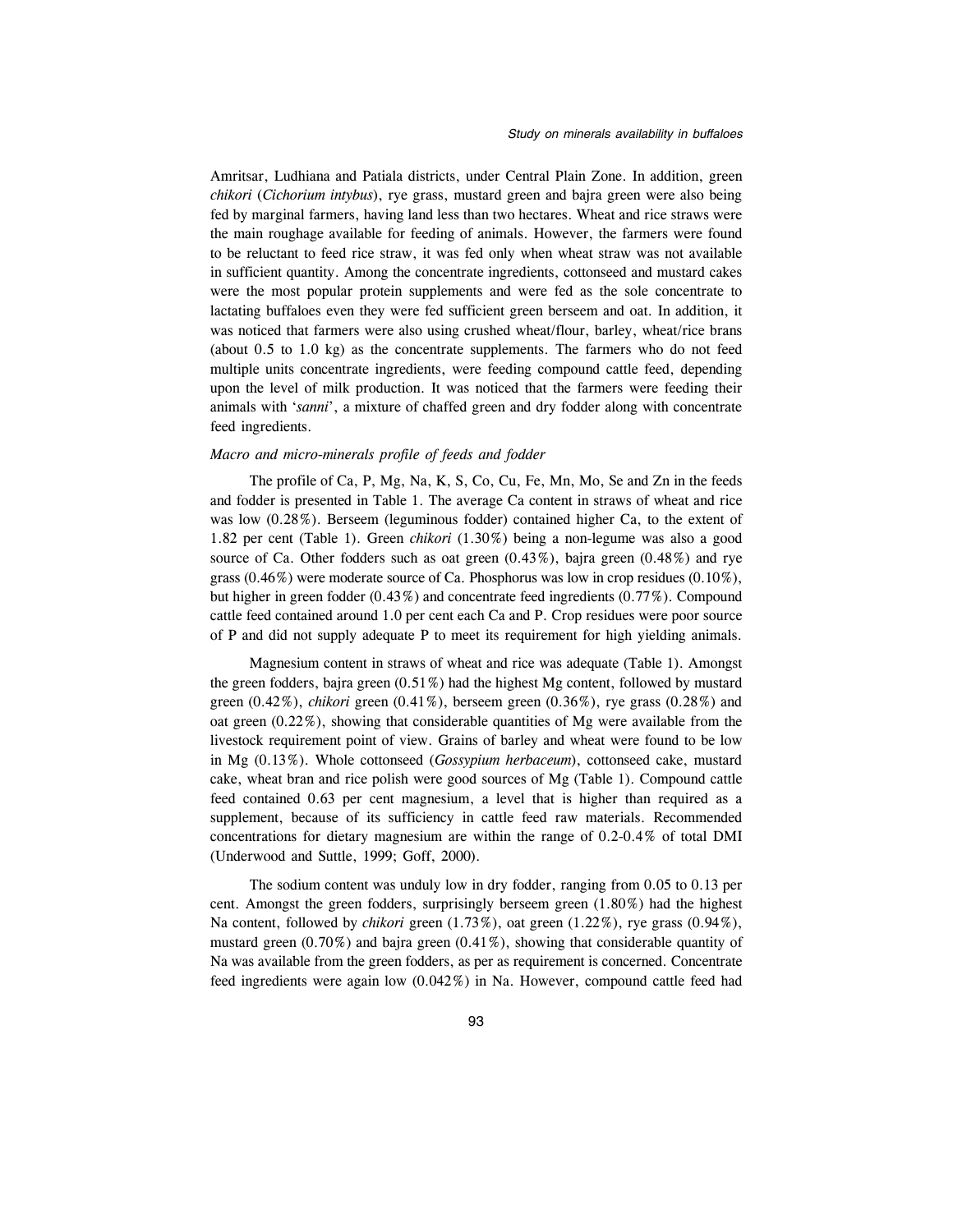an appropriate quantity of sodium to the extent of 0.85 per cent, because of added sodium chloride (Table 1). Higher potassium content of feedstuffs may be due to its selective uptake from the soil and due to application of K based fertilizers to the soil. Similar findings were also reported by Singh et al. (2002). K content in dry and green fodders were higher (3.41%) than the concentrate feed ingredients (1.02%) and seemed to be another element like Na, which did not require additional supplementation in the ration.

The sulphur content was low in most of the crop residues  $(0.18\%)$ , the reason being its transfer to seed proteins. The concentrate ingredients fed to livestock in this area had also low (0.17%) S, however, green fodders from various locations had around 0.31 per cent S (Table 1). The variation in S content of plants depends largely on the amount of S in plant proteins in the form of S-containing amino acids (McDowell, 1992).

The cobalt level in this zone ranged from 0.34 to 0.42 ppm in straws, 0.39 to 1.15 ppm in green fodders and 0.31 to 0.48 ppm in concentrate ingredients (Table 1). Compound cattle feed contained 1.21 ppm Co. The Co was deficient in the diet of animals to the extent of 26 per cent, therefore, its supplementation was considered essential.

Copper level was recorded consistently low in almost all the collected feedstuffs. Straws of wheat and rice contained very low level of copper (4.46 ppm). Amongst the green fodders, rye grass (17.31 ppm) had the highest Cu content, followed by chikori green (15.19 ppm), berseem green (14.04 ppm), bajra green (13.10 ppm), oat green (10.56 ppm) and mustard green (10.44 ppm). Whole cottonseeds were low (8.57 ppm) in Cu, whereas, wheat bran (13.18 ppm), rice polish (12.59 ppm), cottonseed cake (11.91 ppm) and mustard cake (10.77 ppm) were moderate source of Cu. In grains, the level was again very low (Table 1). Kumar et al. (2004) reported low Cu in feedstuffs available in sub-mountain zone of Punjab. Since Cu content was below the critical of 8 ppm (Cuesta et al., 1993) in most of the feeds and fodder (Table 1), its supplementation in the animal ration was considered necessary.

Distribution of iron was found to be unique in the sense that it exceeded the requirement in all the feedstuffs, fed to livestock (Table 1). High levels of Fe in feeds and fodder were reported (Udar et al., 2003; Ramana et al., 2001; Mandal et al., 2004; Garg et al., 2005), in different agro-climatic zones of India. Even straws were quite rich in Fe (>890 ppm). Amongst the green fodders, chikori green (1131 ppm) had the highest Fe content, followed by berseem green (814 ppm), rye grass (678 ppm), mustard green (545 ppm) and oat green (392 ppm). Grains of barley and wheat contained around 200 ppm Fe, while rice polish (1350 ppm) was rich in Fe. Whole cottonseeds and cottonseed cake contained 157 and 366 ppm Fe, respectively. The Fe concentration in majority of feed ingredients was very high and could probably interfere with the copper absorption (Bremmer et al., 1987; Youssef et al., 1999), which needs to be investigated. In view of very high levels of Fe in all the feeds and fodders, its supplementation was not necessary.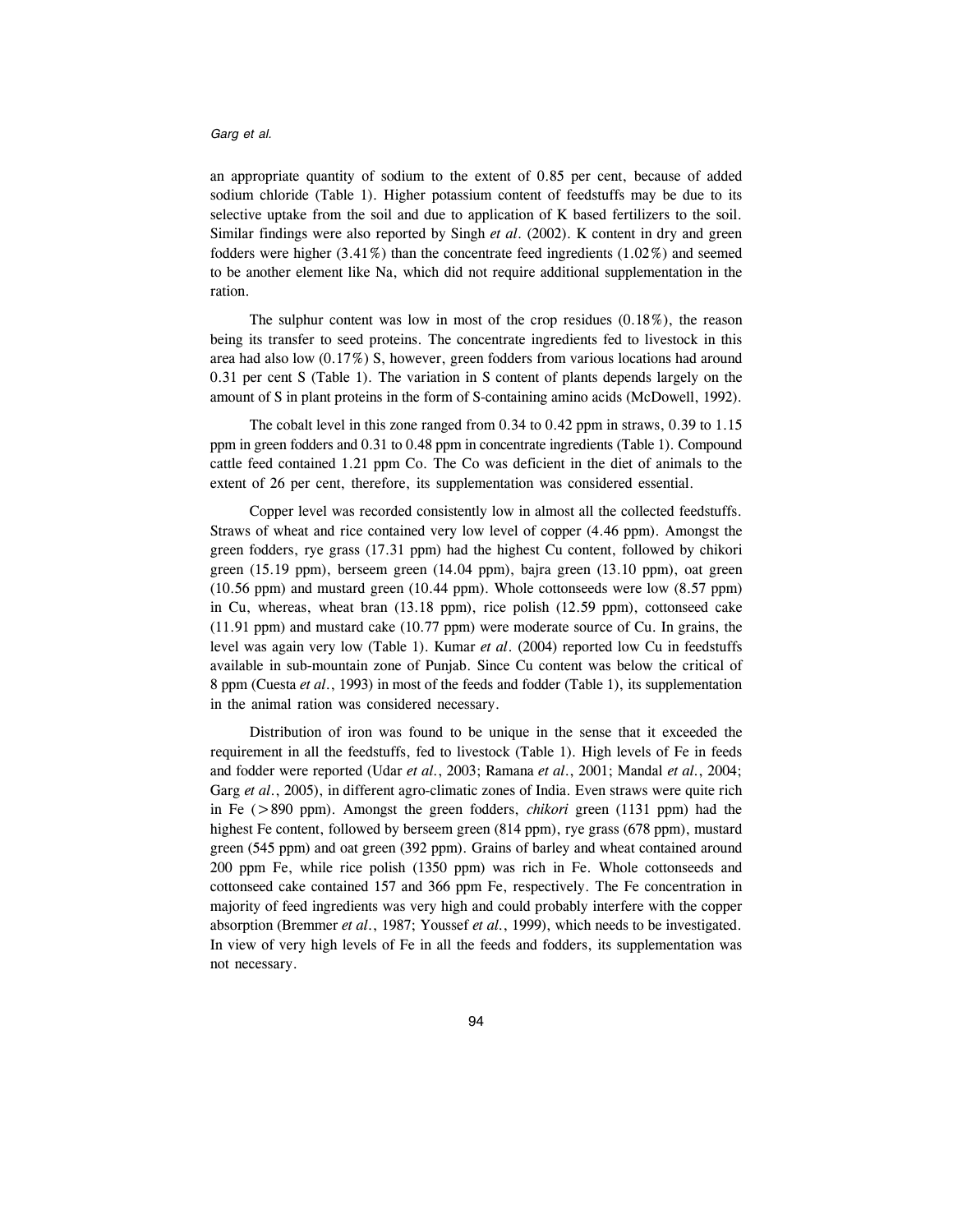Straws of wheat and rice contained 55 and 116 ppm Mn, respectively. The average Mn content in green fodders was 76 ppm. Amongst the concentrate ingredients, rice polish (77.90 ppm) had the highest Mn content, followed by wheat bran (77.59 ppm), mustard cake (61.56 ppm), wheat flour (32.35 ppm), cottonseed cake (26.25 ppm) and cottonseeds (24.81 ppm). Compound cattle feed contained around 84 ppm Mn (Table 1). Similar to Fe, Mn supplementation was also not considered necessary, as overall ration of animals was adequate in Mn.

The molybdenum level in the samples of crop residues was within the safe limit (Table 1). Mo content in straws ranged from 0.79 to 0.81 ppm. Amongst the green fodders, berseem green (3.61 ppm) had the highest Mo content, followed by mustard green (2.21 ppm), rye grass (2.10 ppm), oat green (1.31 ppm) and chikori green (1.11 ppm). Cottonseed cake and rice polish contained 1.68 and 1.03 ppm Mo, respectively. Most of the feedstuffs contained Mo level within the safe limit and gave Cu:Mo ratio wider than 3.0. Kumar et al. (2004) reported high Mo level in green fodders in Punjab. Suttle (1991) stated that a Cu:Mo ratio below 2.0 would be expected to cause conditioned Cu deficiency in cattle. Mo levels of 5 to 6 ppm inhibit Cu storage and produce signs of molybdenosis (NRC, 1980). Even 2 ppm or less Mo can be toxic, if forage Cu is sufficiently low (Youssef et al., 1999). In case of ruminants, Mo reacts with sulphur in the rumen and forms mono-, di-, tri- and tetra-thiomolybdates (Suttle, 1991). Thiomolybdates can cause Cu deficiency by reacting with dietary copper in the digestive tract and making it unavailable for absorption and utilization (Nelson, 1988).

On comparison of mean values of Zn in feeds and fodders with their corresponding requirement, Zn was found to be deficient in almost all the dry roughages collected from the Central Plain Zone of Punjab. Zinc deficiency in feed resources from many agroclimatic zones of the country has been reported (Ramana *et al.*, 2001; Garg *et al.*, 2002; Udar et al., 2003). In the zone, Zn was found to be deficient in straws of wheat and rice (Table 1). The zinc content in green fodders varied from 31 to 60 ppm. Grains contained around 30 ppm Zn, while rice polish was an exception with higher Zn content (77.78 ppm). Wheat bran contained around 63 ppm Zn. Whole cottonseed and cottonseed cake contained around 42 ppm Zn. Zinc content was found below the critical level (30 ppm) in most of the crop residues and needed to be supplemented to reach a level of 80 ppm in the total ration (Arora, 1981) of animals, to overcome its deficiency.

None of the fodders offered was deficient in selenium rather the levels were on the higher side (Table 1). Se content of the crop residues varied from 0.56 to 1.39 ppm. Amongst the green fodders, berseem green (0.54 ppm) had the highest Se content, followed by mustard green (0.50 ppm), chikori green (0.35 ppm), oat green (0.31 ppm) and bajra green (0.28 ppm). Grains had around 0.17 ppm Se. Whole cottonseed and cottonseed cake contained 0.23 and 0.34 ppm Se, respectively. The minimum dietary Se requirement of all classes of ruminant livestock ranges from 0.10 to 0.30 ppm (NRC, 1980). Accepting the minimum requirements of 0.30 ppm Se, which is the level considered adequate for preventing deficiency in dairy cattle (NRC, 2001), most of the feeds and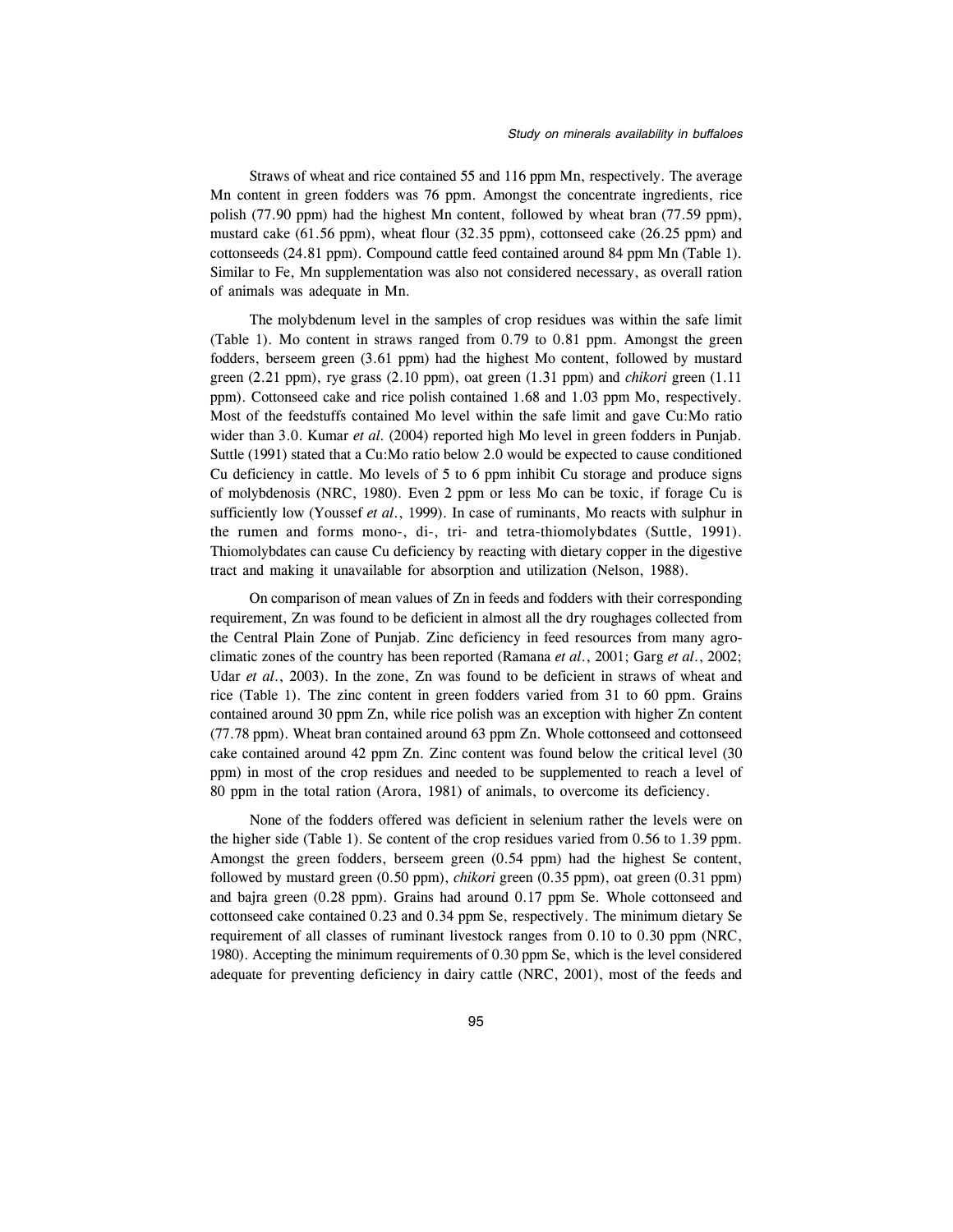# Table 1. Macro and micro-mineral content (DM basis) in feeds and fodders in Central Plain Zone of Punjab

| Fodder                      | Ca $(\%)$          | $P(\%)$                                                   | $Mg(\%)$           | Na $(%)$                             | $K(\%)$            | S(%)                                  |
|-----------------------------|--------------------|-----------------------------------------------------------|--------------------|--------------------------------------|--------------------|---------------------------------------|
| Critical level <sup>†</sup> | < 0.30             | < 0.25                                                    | < 0.20             | < 0.06                               | < 0.80             | < 0.20                                |
| Wheat straw                 | $0.13 - 0.50$      | $0.04 - 0.20$                                             | $0.02 - 0.88$      | $0.01 - 0.85$                        | $0.69 - 2.38$      | $0.08 - 0.60$                         |
| $(n=98)$                    |                    | $(0.30 \pm 0.027)$ $(0.064 \pm 0.012)$ $(0.35 \pm 0.053)$ |                    | $(0.13 \pm 0.05)$                    | $(1.50 \pm 0.11)$  | $(0.20 \pm 0.027)$                    |
| Paddy straw                 | $0.12 - 0.40$      | $0.04 - 0.35$                                             | $0.16 - 0.45$      | $0.02 - 0.09$                        | $0.77 - 1.43$      | $0.08 - 0.24$                         |
| $(n=46)$                    | $(0.27 \pm 0.042)$ | $(0.15 \pm 0.067)$                                        | $(0.25 \pm 0.048)$ | $(0.05 \pm 0.01)$                    | $(1.20 \pm 0.094)$ | $(0.16 \pm 0.027)$                    |
| Berseem green               | 1.08-3.40          | $0.19 - 0.47$                                             | $0.22 - 0.86$      | $0.60 - 2.84$                        | 1.32-4.30          | $0.18 - 0.50$                         |
| $(n=87)$                    | $(1.82 \pm 0.081)$ | $(0.34 \pm 0.011)$                                        | $(0.36 \pm 0.027)$ | $(1.80 \pm 0.12)$                    | $(2.64 \pm 0.14)$  | $(0.34 \pm 0.013)$                    |
| Chikori green               | $1.10 - 1.60$      | $0.2 - 0.53$                                              | $0.28 - 0.95$      | $0.4 - 2.89$                         | 1.15-4.90          | $0.16 - 0.48$                         |
| $(n=39)$                    | $(1.30 \pm 0.068)$ | $(0.40 \pm 0.037)$                                        | $(0.41 \pm 0.068)$ | $(1.73 \pm 0.31)$                    | $(3.54 \pm 0.60)$  | $(0.31 \pm 0.028)$                    |
| Mustard green               | $0.70 - 2.39$      | $0.32 - 0.74$                                             | $0.31 - 0.50$      | $0.04 - 1.17$                        | 1.59-4.46          | 0.26-0.71                             |
| $(n=28)$                    | $(1.59 \pm 0.021)$ | $(0.46 \pm 0.045)$                                        | $(0.42 \pm 0.021)$ | $(0.70 \pm 0.14)$                    | $(3.30 \pm 0.38)$  | $(0.49 \pm 0.061)$                    |
| Oat green                   | $0.29 - 0.57$      | $0.11 - 0.57$                                             | $0.14 - 0.45$      | $0.20 - 4.19$                        | 1.60-5.19          | $0.11 - 0.41$                         |
| $(n=67)$                    | $(0.43 \pm 0.019)$ | $(0.34 \pm 0.034)$                                        | $(0.22 \pm 0.022)$ | $(1.22 \pm 0.19)$                    | $(3.04 \pm 0.31)$  | $(0.24 \pm 0.028)$                    |
| Bajra green                 | $0.35 - 0.62$      | $0.21 - 0.44$                                             | $0.32 - 0.68$      | $0.23 - 0.51$                        | 2.50-4.21          | $0.10 - 0.19$                         |
| $(n=11)$                    | $(0.48 \pm 0.012)$ | $(0.33 \pm 0.04)$                                         | $(0.51 \pm 0.03)$  | $(0.41 \pm 0.10)$                    | $(3.64 \pm 0.14)$  | $(0.15 \pm 0.06)$                     |
| Rye grass                   | 0.35-0.57          | $0.45 - 0.80$                                             | $0.15 - 0.37$      | $0.68 - 1.21$                        | 3.09-4.84          | $0.22 - 0.37$                         |
| $(n=9)$                     | $(0.46 \pm 0.054)$ | $(0.71 \pm 0.06)$                                         | $(0.28 \pm 0.05)$  | $(0.94 \pm 0.09)$                    | $(4.32 \pm 0.11)$  | $(0.31 \pm 0.03)$                     |
| Cottonseed cake             | $0.14 - 0.64$      | $0.27 - 0.86$                                             | 0.33-0.94          | $0.04 - 0.41$                        | $0.61 - 2.31$      | $0.17 - 0.50$                         |
| $(n=59)$                    | $(0.23 \pm 0.077)$ | $(0.68 \pm 0.03)$                                         | $(0.52 \pm 0.039)$ | $(0.079 \pm 0.018)$                  | $(1.34 \pm 0.081)$ | $(0.28 \pm 0.019)$                    |
| Cottonseeds                 | $0.11 - 0.28$      | 0.56-0.81                                                 | $0.25 - 0.45$      | $0.03 - 0.07$                        | 1.10-1.65          | $0.08 - 0.15$                         |
| $(n=19)$                    | $(0.20 \pm 0.08)$  | $(0.72 \pm 0.02)$                                         | $(0.38 \pm 0.04)$  | $(0.05 \pm 0.017)$                   | $(1.37 \pm 0.17)$  | $(0.11 \pm 0.05)$                     |
| Mustard cake                | $0.50 - 0.83$      | 0.86-1.25                                                 | $0.33 - 0.67$      | $0.02 - 0.09$                        | 0.91-1.47          | $0.15 - 0.48$                         |
| $(n=47)$                    | $(0.64 \pm 0.04)$  | $(1.03 \pm 0.057)$                                        | $(0.47 \pm 0.05)$  | $(0.047 \pm 0.01)$                   | $(1.17 \pm 0.076)$ | $(0.33 \pm 0.049)$                    |
| Wheat flour                 | $0.04 - 0.24$      | $0.29 - 0.41$                                             | $0.12 - 0.21$      | $0.01 - 0.09$                        | $0.42 - 0.66$      | $0.08 - 0.18$                         |
| $(n=35)$                    | $(0.10 \pm 0.033)$ | $(0.36 \pm 0.019)$                                        | $(0.16 \pm 0.013)$ | $(0.04 \pm 0.012)$                   | $(0.51 \pm 0.039)$ | $(0.12 \pm 0.015)$                    |
| Wheat bran                  | $0.05 - 0.17$      | $0.36 - 1.20$                                             | $0.22 - 0.72$      | $0.01 - 0.06$                        | $0.44 - 1.55$      | $0.02 - 0.24$                         |
| $(n=68)$                    | $(0.11 \pm 0.016)$ | $(0.73 \pm 0.11)$                                         | $(0.45 \pm 0.069)$ | $(0.032 \pm 0.01)$                   | $(1.07 \pm 0.14)$  | $(0.12 \pm 0.034)$                    |
| Rice polish                 | $0.08 - 0.16$      | 1.31-2.12                                                 | $0.34 - 0.68$      | $0.01 - 0.03$                        | $0.90 - 1.39$      | $0.11 - 0.25$                         |
| $(n=21)$                    | $(0.11 \pm 0.017)$ | $(1.57 \pm 0.20)$                                         | $(0.54 \pm 0.07)$  | $(0.02 \pm 0.001)$                   | $(1.20 \pm 0.15)$  | $(0.15 \pm 0.06)$                     |
| Barley grain                | $0.04 - 0.06$      | $0.21 - 0.39$                                             | $0.08 - 0.15$      | $0.02 - 0.04$                        | 0.36-0.65          | $0.08 - 0.15$                         |
| $(n=8)$                     | $(0.05 \pm 0.008)$ | $(0.33 \pm 0.02)$                                         | $(0.12 \pm 0.04)$  | $(0.03 \pm 0.002)$                   | $(0.53 \pm 0.12)$  | $(0.11 \pm 0.008)$                    |
| Compound feed               | $0.18 - 3.0$       | $0.30 - 1.80$                                             | $0.21 - 0.86$      | $0.10 - 2.94$                        | $0.73 - 1.72$      | $0.17 - 0.50$                         |
| $(n=45)$                    | $(0.97 \pm 0.14)$  | $(1.20 \pm 0.092)$                                        |                    | $(0.63 \pm 0.075)$ $(0.85 \pm 0.16)$ |                    | $(1.19 \pm 0.066)$ $(0.35 \pm 0.024)$ |

Figures in the parentheses indicate mean $\pm$ SE values of individual mineral elements.

aCritical level= concentrations below which are low or considered deficient (McDowell et al., 1993), based on requirements for cattle (NRC, 2001).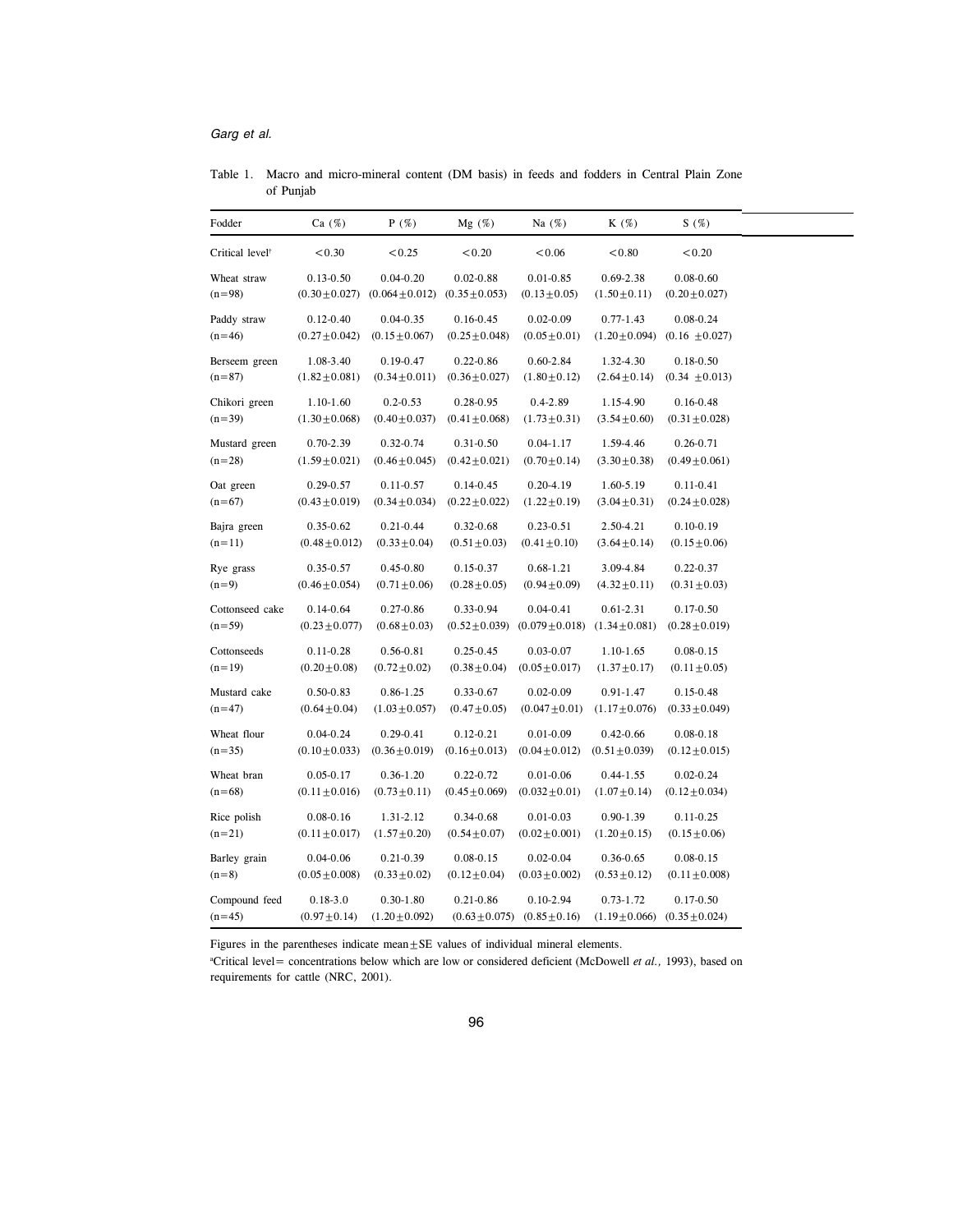Table 1 continued.....

| $Co$ (ppm)                                            | $Cu$ (ppm)                                         | Fe (ppm)                                                                                                                     | $Mn$ (ppm)                      | Mo (ppm)                                             | Se (ppm)                                              | $Zn$ (ppm)                        | Cu: Mo |
|-------------------------------------------------------|----------------------------------------------------|------------------------------------------------------------------------------------------------------------------------------|---------------------------------|------------------------------------------------------|-------------------------------------------------------|-----------------------------------|--------|
| < 0.10                                                | < 8.0                                              | < 50.0                                                                                                                       | < 40.0                          | > 6.0                                                | < 0.20                                                | < 30.0                            |        |
| $0.12 - 0.79$<br>$(0.34 \pm 0.047)$ $(2.94 \pm 0.39)$ | 1.14-8.01                                          | 248-2152<br>$(899.09 \pm 143.0)$ $(55.13 \pm 2.97)$                                                                          | 36.6-82.4                       | $0.02 - 2.12$<br>$(0.79 \pm 0.10)$ $(0.56 \pm 0.11)$ | $0.13 - 2.0$                                          | 4.63-35.10<br>$(19.65 \pm 2.54)$  | 3.72   |
| $0.15 - 1.12$                                         | 2.29-8.24<br>$(0.42 \pm 0.14)$ $(5.98 \pm 0.87)$   | 542-3434<br>$(1097.4 \pm 468.1)$ $(116.94 \pm 23.25)$ $(0.81 \pm 0.09)$                                                      | 88.87-190                       | $0.43 - 1.07$                                        | $0.09 - 3.0$<br>$(1.39 \pm 0.52)$                     | 9.90-29.35<br>$(14.30 \pm 3.08)$  | 7.38   |
| $0.14 - 1.26$                                         | 6.16-21.48                                         | 185-3631<br>$(0.62 \pm 0.041)$ $(14.04 \pm 1.55)$ $(814.25 \pm 123.2)$                                                       | 31.5-150<br>$(65.78 \pm 5.09)$  | 0.34-11.81<br>$(3.61 \pm 0.47)$                      | $0.21 - 2.5$<br>$(0.54 \pm 0.06)$                     | 7.0-84.3<br>$(51.03 \pm 2.61)$    | 3.88   |
| $0.63 - 1.58$                                         | 6.88-21.84                                         | 249-1953<br>$(1.15 \pm 0.16)$ $(15.19 \pm 1.43)$ $(1131.1 \pm 205.8)$ $(92.20 \pm 10.73)$ $(1.11 \pm 0.25)$                  | 38-130                          | $0.30 - 2.04$                                        | $0.0 - 0.59$<br>$(0.35 \pm 0.06)$                     | 23-81<br>$(59.58 \pm 6.25)$       | 13.68  |
| $0.22 - 0.76$                                         | 6.91-17.28                                         | 222-831<br>$(0.54 \pm 0.061)$ $(10.44 \pm 1.19)$ $(545.87 \pm 74.23)$ $(48.11 \pm 3.21)$                                     | 36.1-59.7                       | 0.38-10.63<br>$(2.21 \pm 0.22)$                      | $0.24 - 0.83$<br>$(0.50 \pm 0.07)$                    | 42.56-84.72<br>$(54.92 \pm 4.59)$ | 4.72   |
| $0.05 - 1.07$                                         | 5.61-22                                            | 167-985<br>$(0.39 \pm 0.06)$ $(10.56 \pm 1.40)$ $(390.69 \pm 52.39)$ $(55.37 \pm 6.06)$                                      | 32.96-109                       | $0.25 - 3.70$<br>$(1.31 \pm 0.20)$                   | $0.07 - 1.0$<br>$(0.31 \pm 0.07)$                     | 23.41-62.41<br>$(31.38 \pm 3.87)$ | 8.06   |
| $0.26 - 0.45$                                         | 7.12-19.87<br>$(0.40 \pm 0.07)$ $(13.10 \pm 1.54)$ | 234-432<br>$(392.60 \pm 60.34)$ $(93.19 \pm 7.12)$                                                                           | 65.2-124                        | $0.45 - 0.92$<br>$(0.73 \pm 0.14)$                   | $0.17 - 0.36$<br>$(0.28 \pm 0.05)$                    | 27.35-51.1<br>$(36.80 \pm 2.45)$  | 17.94  |
| $0.35 - 0.81$                                         | 9.78-22.89<br>$(0.69 \pm 0.05)$ $(17.31 \pm 1.12)$ | 432.1-876<br>$(678.4 \pm 44.36)$                                                                                             | 76.9-144<br>$(105.0 \pm 9.23)$  | $0.9 - 3.45$                                         | $0.14 - 0.32$<br>$(2.10 \pm 0.40)$ $(0.22 \pm 0.012)$ | 36.7-78.4<br>$(60.40 \pm 2.11)$   | 8.24   |
| $0.13 - 1.58$                                         | 6.98-25.1                                          | 118-1588<br>$(0.48 \pm 0.072)$ $(11.91 \pm 1.04)$ $(366.04 \pm 96.80)$ $(26.25 \pm 3.67)$                                    | 15.50-80                        | 0.96-8.78<br>$(1.68 \pm 0.39)$                       | $0.07 - 0.72$<br>$(0.34 \pm 0.05)$                    | 29.49-59<br>$(42.93 \pm 1.91)$    | 7.08   |
| $0.25 - 0.53$                                         | 6.98-11.21<br>$(0.39 \pm 0.01)$ $(8.57 \pm 1.02)$  | 135.1-211<br>$(157.40 \pm 21.51)$ $(24.81 \pm 0.077)$ $(1.27 \pm 0.077)$ $(0.23 \pm 0.077)$ $(42.87 \pm 0.077)$              | 18.9-36.3                       | 0.98-1.45                                            | $0.14 - 0.31$                                         | 32.3-56.6                         | 6.75   |
| $0.10 - 0.87$                                         | 5.21-15.64                                         | 198-982<br>$(0.36 \pm 0.10)$ $(10.77 \pm 1.32)$ $(407.74 \pm 102.5)$ $(61.56 \pm 5.17)$                                      | 45.3-79.5                       | $0.24 - 1.07$<br>$(0.68 \pm 0.10)$                   | $0.01 - 0.42$<br>$(0.17 \pm 0.05)$                    | 20.48-69.21<br>$(52.79 \pm 6.10)$ | 15.83  |
| $0.26 - 0.78$<br>$(0.47 \pm 0.086)$ $(7.02 \pm 0.46)$ | 5.67-8.06                                          | 86-1789<br>$(246.80 \pm 11.71)$ $(32.35 \pm 3.31)$                                                                           | 24-44.79                        | $0.11 - 0.64$                                        | $0.09 - 0.35$<br>$(0.47 \pm 0.08)$ $(0.14 \pm 0.05)$  | 26.92-38.48<br>$(33.06 \pm 2.20)$ | 14.93  |
| $0.11 - 1.14$                                         | 6.83-16.05                                         | 157-642<br>$(0.36 \pm 0.10)$ $(13.18 \pm 1.09)$ $(332.85 \pm 58.95)$ $(77.59 \pm 10.38)$ $(0.99 \pm 0.18)$ $(0.30 \pm 0.11)$ | 27.98-110                       | $0.42 - 1.84$                                        | $0.14 - 0.77$                                         | 31.14-97.70<br>$(63.96 \pm 9.40)$ | 13.31  |
| $0.21 - 0.55$                                         | 9.51-15.73<br>$(0.37 \pm 0.19)$ $(12.59 \pm 1.12)$ | 788-1875<br>$(1350 \pm 70.01)$                                                                                               | 58.9-91.2<br>$(77.90 \pm 7.15)$ | $0.75 - 1.20$<br>$(1.03 \pm 0.08)$                   | $0.45 - 0.78$<br>$(0.55 \pm 0.10)$                    | 61.39-102<br>$(77.78 \pm 4.92)$   | 12.22  |
| $0.25 - 0.41$                                         | 6.5-11.25<br>$(0.31 \pm 0.04)$ $(8.37 \pm 0.92)$   | 121-181.2<br>$(158.6 \pm 9.42)$                                                                                              | 21.8-35.9<br>$(27.81 \pm 1.91)$ | $0.39 - 0.65$<br>$(0.57 \pm 0.05)$                   | $0.15 - 0.25$<br>$(0.20 \pm 0.07)$                    | 19.8-35.5<br>$(28.69 \pm 2.72)$   | 14.68  |
| $0.11 - 4.56$                                         | 4.63-19.92                                         | 118-1568<br>$(1.21 \pm 0.26)$ $(12.39 \pm 1.21)$ $(611.47 \pm 154.2)$ $(84.35 \pm 7.04)$                                     | 41-159                          | $0.40 - 2.25$<br>$(1.20 \pm 0.11)$                   | $0.08 - 1.94$<br>$(0.51 \pm 0.12)$                    | 21.98-145<br>$(64.35 \pm 8.07)$   | 10.32  |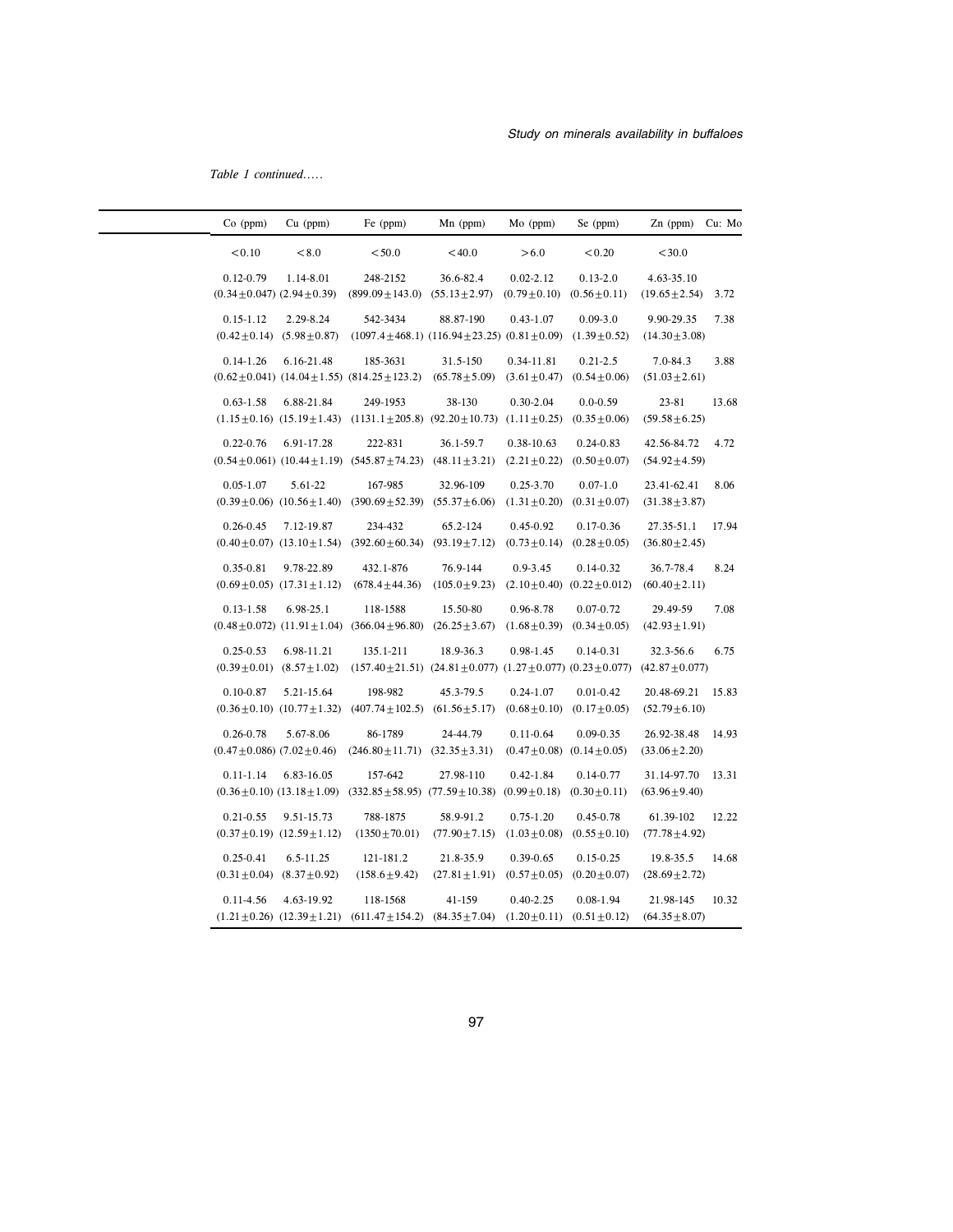fodders would satisfy requirement of Se. Therefore, its supplementation in the ration is not advocated.

## Macro and micro-minerals intake by buffaloes

Daily intake and requirement of different minerals by milch buffalo (450 kg body weight) yielding 10 kg milk (6% fat) in villages of Amritsar, Ludhiana and Patiala districts are presented in Table 2. Since mineral mixture supplementation was not being practiced by most of the farmers, intake of minerals through feeds and fodders, considering 60% bio-availability, was taken as the index of total dietary supply and compared with the recommended requirement to know the dietary mineral status. The maintenance requirement of buffalo for Ca and P was considered 18 and 13 g, respectively, whereas, 4.65 and 2.98 g of Ca and P per litre milk yield was taken for the calculation of requirement (Kearl, 1982).

A buffalo yielding 10 kg milk per day would need 64.50 g Ca, whereas, feeds and fodders available in the area when fed as per diet formulation given in Table 2, would provide 58.87 g Ca, showing deficiency. Calcium was found to be severely deficient in the ration of animals, when green berseem was not available. Under such conditions, milk production is likely to be affected and freshly calved animals may suffer from milk fever (McDowell et al., 1993). The estimated value of P availability from feedstuffs was 36.73 g against the requirement of 42.80 g per day for a milch buffalo yielding 10 kg milk, showing a deficiency of 6.07 g per day (Table 2). Singh et al. (2005) found deficiency of P in dairy animals and suggested mineral supplementation in different agro-climatic zones of Punjab. Furthermore, bioavailability of P from plant sources has been reported to be low due to phytic acid-P (McDowell, 1992), leading to problems of pica, infertility and haemoglobinuria in animals (Garg et al., 2005).

The Mg requirement of a milch buffalo yielding 10 kg milk per day was 28.0 g (Table 2), whereas, feeds and fodders fed in that area provided 30.94 g of Mg per day, showing adequacy. The availability of Na and K from feed sources was adequate for a buffalo yielding 10 kg per day (Table 2). However, Na was found to be deficient in the diet of animals, when green oat and berseem fodder were not available.

The availability of S from feed sources was 21.33 g and the requirement was 28.0 g per day, showing a deficiency of 6.67 g per day, for milch buffalo yielding 10 kg milk per day. Hence, sulphur supplementation was necessary in the ration of animals (McDowell, 1992; Garg et al., 2003).

Similarly, the buffalo yielding 10 kg milk day, would need 7.0 mg cobalt per day, as per the standard requirements, whereas, feeds and fodders available in the area when fed, provide only 5.33 mg Co, showing a deficiency of cobalt (Table 2). Copper status from traditional feeds and fodders fed to a buffalo, with this level of milk production, was 74 mg against the requirement of 140 mg per day (Table 2). Randhawa and Randhawa (2002) also reported Cu deficiency in dairy animals in Punjab. Supplementation of Cu,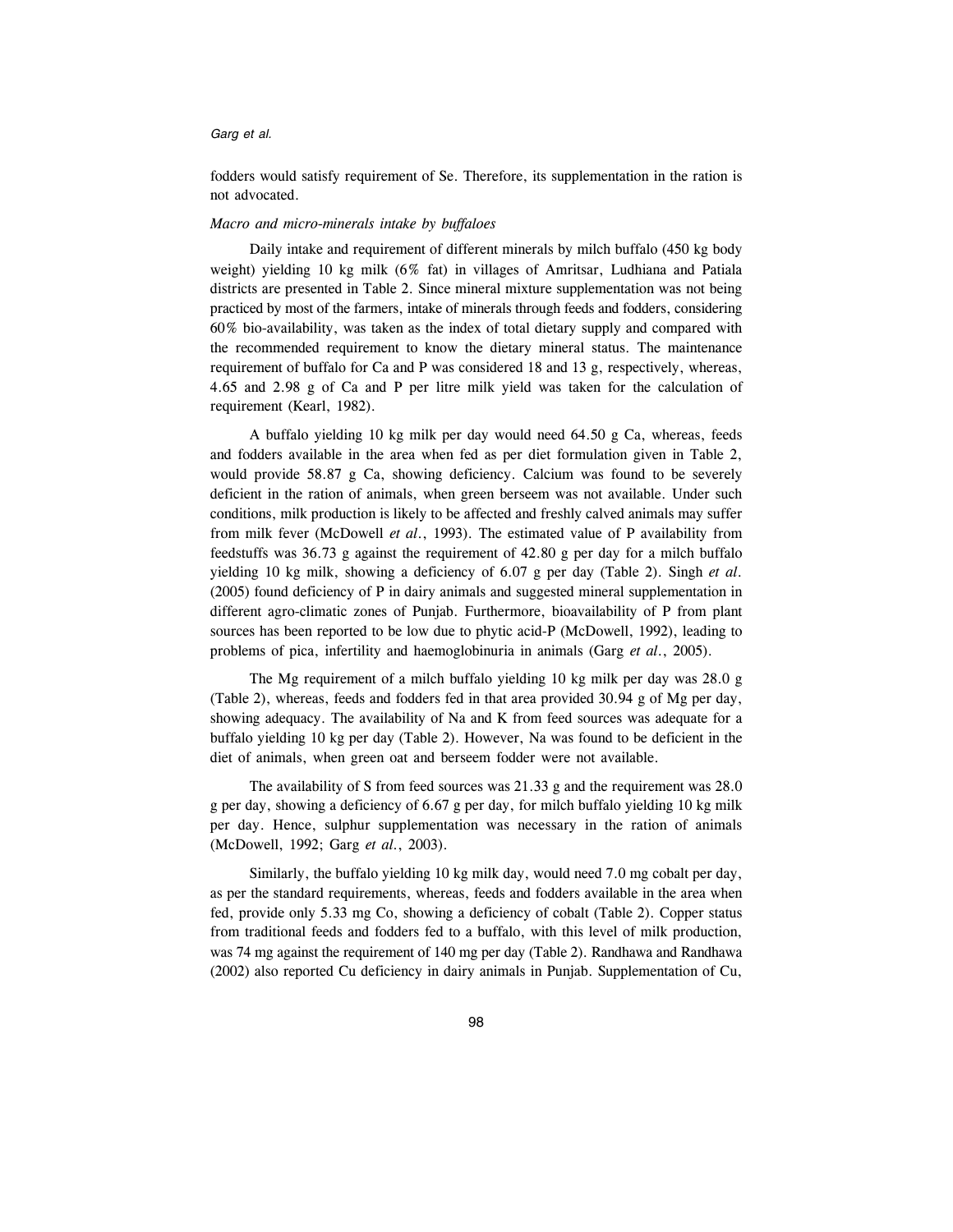| Availability<br>Table 2.           | and requirement of minerals for a milch buffalo (450 kg BW) yielding 10 kg milk (6% fat) per day |                |                |                     |                          |                 |                     |                    |                     |                               |                 |                  |                  |
|------------------------------------|--------------------------------------------------------------------------------------------------|----------------|----------------|---------------------|--------------------------|-----------------|---------------------|--------------------|---------------------|-------------------------------|-----------------|------------------|------------------|
| Attribute                          | Daily                                                                                            |                |                | Daily intake (g)    |                          |                 |                     |                    |                     | Daily intake (mg)             |                 |                  |                  |
|                                    | DMI (kg)                                                                                         | ී              | $\sim$         | Mg                  | ž                        | ×               | S                   | රි                 | ්                   | ድ                             | ₫               | $\mathbb{Z}^n$   | ಹಿ               |
| Availability from feeds and fodder |                                                                                                  |                |                |                     |                          |                 |                     |                    |                     |                               |                 |                  |                  |
| Wheat straw                        | 5.0                                                                                              | 9.25           | 1.94           | 10.63               | 4.03                     | 45.20           | 6.10                | 1.05               | 8.82                | 2697                          | 165             | 58.96            | 1.70             |
| Rice straw                         | 0.5                                                                                              | 0.81           | 0.46           | 0.74                | 0.15                     | 3.60            | 64.0                | 0.13               | 1.80                | 329                           | 35              | 4.29             | 0.25             |
| Berseem green                      | 3.0                                                                                              | 32.76          | 6.15           | 6.58                | 32.44                    | 47.54           | 6.11                | 1.13               | 25.29               | 1465                          | 118             | 91.86            | 0.98             |
| Oat green                          | 0.5                                                                                              | 1.29           | 1.03           | 0.67                | 3.68                     | 9.14            | 0.72                | 0.12               | 3.17                | 117                           | $\overline{17}$ | 9.42             | 0.09             |
| Cottonseed cake                    | 0.5                                                                                              | 0.70           | 2.05           | 1.57                | 0.24                     | 4.05            | 0.86                | 0.15               | 3.58                | $\overline{109}$              | $\infty$        | 12.88            | 0.10             |
| Mustard cake                       | 0.5                                                                                              | 4.79           | 1.41           | 1.28                | 2.11                     | 9.93            | 1.47                | 0.16               | 3.31                | 164                           | $\vec{v}$       | 16.48            | 0.15             |
| Wheat bran                         | 1.0                                                                                              | 0.68           | 4.38           | 2.72                | 0.20                     | 6.42            | 0.75                | 0.22               | 7.91                | 199                           | 47              | 38.38            | 0.18             |
| Cattle feed                        | 3.0                                                                                              | 12.00          | 21.00          | 11.34               | 15.44                    | 21.44           | 6.46                | 2.19               | 22.31               | 1100                          | 165             | 115.80           | 0.93             |
| Total daily availability           | 14.00<br>$\pm 0.11$                                                                              | ±1.55<br>58.87 | ±1.29<br>36.73 | $\pm 1.76$<br>30.94 | ±3.58<br>49.67           | 140.78<br>±3.45 | $\pm 0.72$<br>21.33 | $\pm 0.21$<br>5.33 | $\pm 2.12$<br>74.00 | ±193<br>5739                  | ±5.6<br>552     | ±13.63<br>369.52 | $6.06 +$<br>4.60 |
| Requirements                       |                                                                                                  |                |                | $@0.2\%$<br>of DMI  | @0.18%<br>of $DMI$       | of DMI<br>@0.9% | $@0.2\%$<br>of DMI  | @0.5<br>ppm        | $@10$<br>ppm        | $\overline{\omega}$ 50<br>ppm | @40<br>ppm      | $@80$<br>ppm     | @0.3<br>ppm      |
| Maintenance                        | 14.00                                                                                            | 18.00          | 13.00          | I                   | $\overline{\phantom{a}}$ | I               | I                   | I                  | I                   | I                             | I               | I                | I                |
| Milk production                    | $\mid$                                                                                           | 46.50          | 29.80          | 28.00               | 25.20                    | 126             | 28.0                | 7.0                | 140                 | $\approx$                     | 560             | 1120             | 4.20             |
| Total daily requirement            | 14.00<br>$\pm 0.11$                                                                              | 64.50          | 42.80          | 28.00               | 25.20                    | 126             | 28.0                | 7.0                | 140                 | $\infty$                      | 560             | 1120             | 4.20             |

Study on minerals availability in buffaloes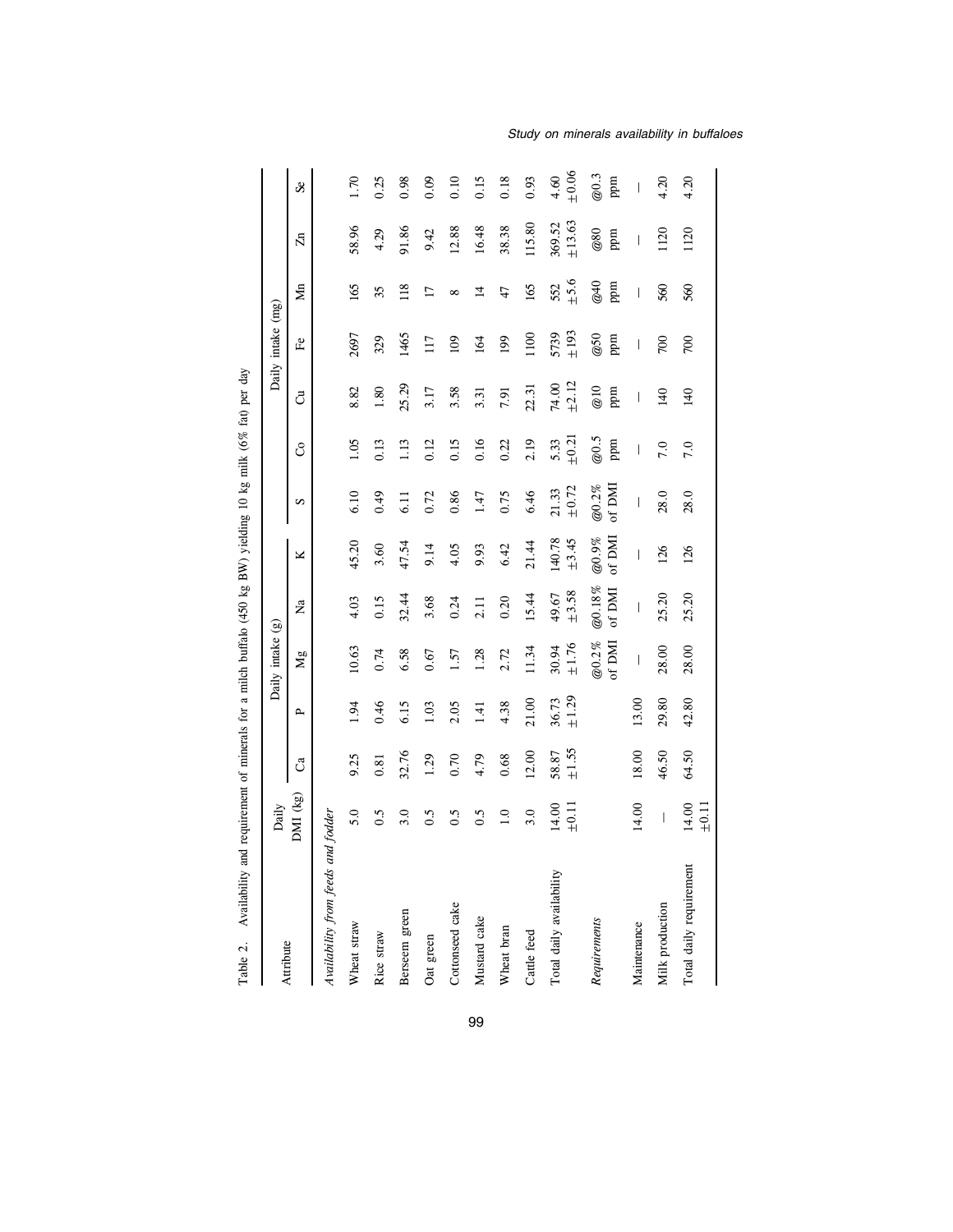Zn and Mn in the form of chelates reported to be more bio-available and helped in curing problems of infertility in dairy animals (Garg et al., 2008b).

Availability of Fe from feed resources was 5739 mg and the requirement was only 700 mg per day (Table 2). The milch buffalo yielding 10 kg milk per day, require 560 mg Mn per day, whereas, feed sources provided 552 mg (Table 2), showing adequacy of Mn. Adequate Mn availability from feeds and fodder was also recorded in other parts of country (Garg et al., 2000; Yadav et al., 2002).

For the milch buffalo with 10 kg milk per day, availability of Zn from feed resources was 369.5 mg and the requirement was 1120 mg, showing deficiency of 750.5 mg per day (Table 2). The milch buffalo yielding 10 kg milk per day, require 4.20 mg Se per day, whereas, feed sources provided 4.60 mg (Table 2), showing adequacy of Se. Excess Se availability from feeds and fodder was recorded in other parts of country (Garg et al., 2005).

# **CONCLUSION**

From the present study, it was apparent that the milch buffaloes yielding 10 kg milk per day in various talukas of Amritsar, Ludhiana and Patiala districts under Central Plain Zone of Punjab were deficient in calcium, phosphorus, sulphur, copper, zinc and cobalt, with the available feed resources in that zone. Therefore, it is necessary to supplement these deficient minerals in the ration of dairy animals by formulating area specific mineral mixture, having highly bio-available mineral salts.

# ACKNOWLEDGEMENT

Financial assistance and necessary facilities provided by the management of National Dairy Development Board, Anand, are gratefully acknowledged.

## REFERENCES

- Arora, S.P. 1981. Zinc and Vitamin A Relationship in Metabolism. In: TEMA4 (Ed. J.M. Gawthorne), Perth, Australia, Springer-Verlag, Berlin, New York, pp. 572.
- Bremmer, I., Humphries, W.B., Phillippo, M., Walker, M.J. and Morrice, P.C. 1987. Iron induced copper deficiency in calves. Dose Response Relationships and Interactions with Molybdenum and Sulphur. Animal Production, 45: 403-414.
- Campbell, M.H., Miller, J.K. and Schrick, F.N. 1999. Effect of additional cobalt, copper, manganese and zinc on reproduction and milk yield of lactating dairy cows receiving bovine somatotropin. Journal of Dairy Science, 82: 1019.
- Cuesta, P.A., McDowell, L.R., Kunkle, W.E., Bullock, F., Drew, A., Wilkinson, N.S. and Martin, F.G. 1993. Seasonal variation of soil and forage mineral concentrations in North Florida. Communication on Soil Science and Plant Analysis, 24: 335-347.
- Garg, M.R., Arora, S.P., Bhanderi, B.M., Sherasia, P.L. and Singh, D.K. 2000. Mineral status of feeds and fodders in Kaira district of Gujarat. Indian Journal of Dairy Science, 53: 291-297.
- Garg, M.R., Bhanderi, B.M. and Sherasia, P.L. 2003. Macro-mineral status of feeds and fodders in Kutch district of Gujarat. Animal Nutrition and Feed Technology, 3: 179-188.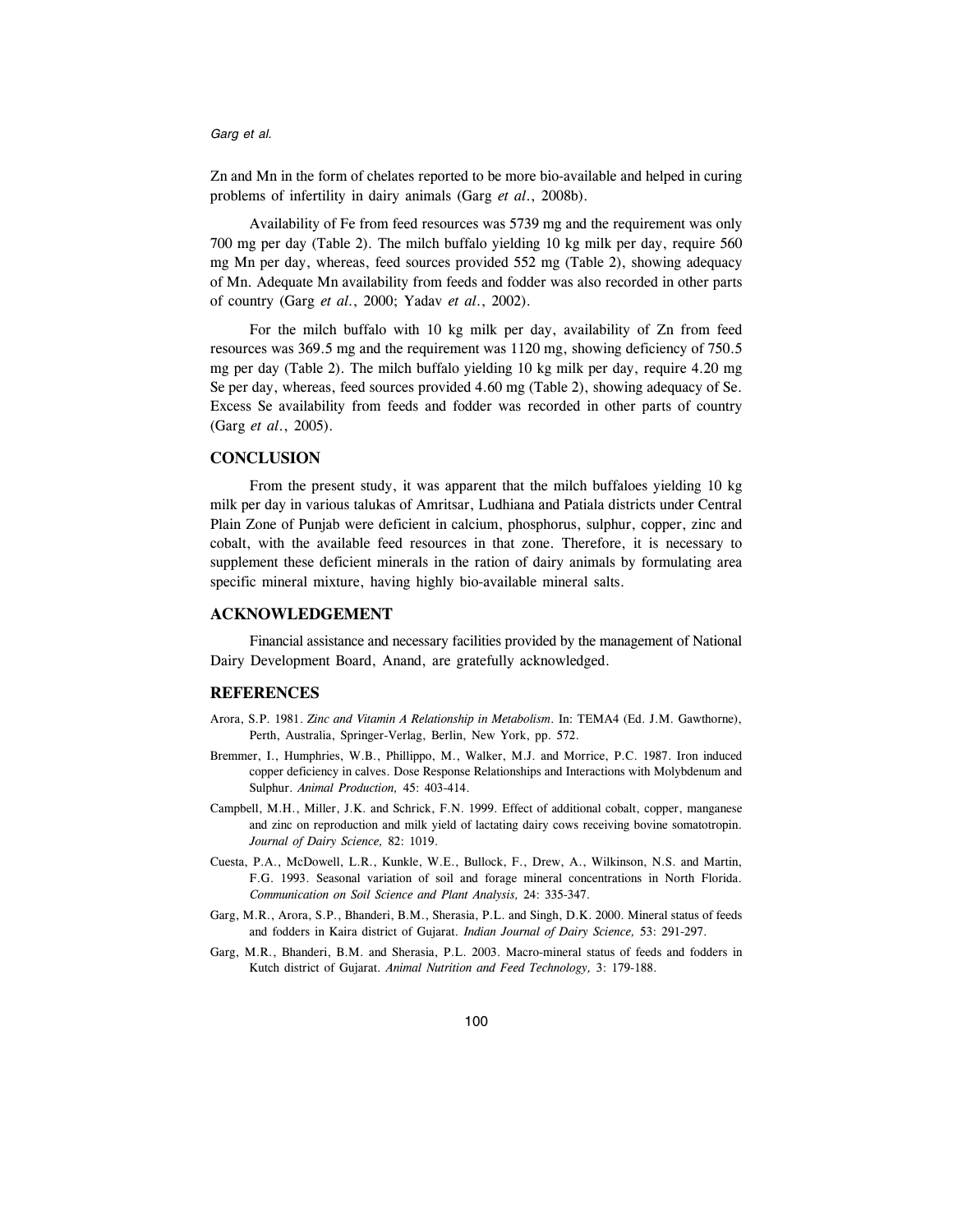- Garg, M.R., Bhanderi, B.M. and Sherasia, P.L. 2005. Assessment of adequacy of macro and micromineral content of feedstuffs for dairy animals in semi-arid zone of Rajasthan. Animal Nutrition and Feed Technology, 5: 9-20.
- Garg, M.R. 2006. Nutritional approaches relevant to dairy animals in India. Indian Dairyman, 58: 37- 43.
- Garg, M.R., Bhanderi, B.M. and Sherasia, P.L. 2008a. Assessment of macro and micro-minerals status of milch animals for developing area specific mineral mixture for Bharatpur district of Rajasthan. Animal Nutrition and Feed Technology, 8: 53-64.
- Garg, M.R., Bhanderi, B.M. and Gupta, S.K. 2008b. Effect of supplementing certain chelated minerals and vitamins to overcome infertility in field animals. Indian Journal of Dairy Science, 61: 181-184.
- Goff, J.P. 2000. Patho-physiology of calcium and phosphorus disorders. Veterinary Clinics of North America: Food and Animal Practice, 16: 319-337.
- Kearl, L.C. 1982. Nutrient Requirements of Ruminants in Developing Countries. International Feedstuffs Institute, Utah State University, Logan, Utah, USA.
- Kumar, A., Rajiv Singh and Randhawa, S.S. 2004. Trace element status of buffaloes from sub-mountainous region of Punjab. Indian Journal of Veterinary Medicine, 24: 23-27.
- Mandal, A.B., Yadav, P.S. and Vanita Kapoor. 2004. Mineral status of buffaloes under farm feeding condition of Faridabad district of Haryana State. Indian Journal of Animal Nutrition, 21: 104- 110.
- McDowell, L.R. 1992. Minerals in Animal and Human Nutrition. Academic Press, San Diego, California, USA, pp. 49-51.
- McDowell, L.R., Conrad, J.H. and Glen Hembry, F. 1993. Minerals for Grazing Ruminants in Tropical Regions. Animal Science Department, Centre for Tropical Agriculture, University of Florida. The U.S. Agency for International Development and Caribbean Basin Advisory Group (CBAG).
- McDowell, L.R. and Arthington, J.D. 2005. Minerals for Grazing Ruminants in Tropical Regions. Animal Science Department, Centre for Tropical Agriculture, University of Florida, pp. 33-34.
- Nelson, J. 1988. Review of trace mineral chelates and complexes available to the feed industry. Western Nutrition Conference, September, Winnipeg, Manitoba, p.1.
- NRC. 1980. Mineral Tolerances of Domestic Animals, National Research Council, National Academy of Sciences, Washington, DC.
- NRC. 2001. Nutrient Requirements of Dairy Cattle, 7<sup>th</sup> rev. ed. National Research Council, National Academy of Sciences, Washington, DC.
- Ramana, J., Prasad, C.S., Gowda, N.K.S. and Ramachandra, K.S. 2001. Levels of micro-nutrients in soil, feed, fodder and animals of North East transition and dry zones of Karnataka. Indian Journal of Animal Nutrition, 18: 235-242.
- Randhawa, C.S. and Randhawa, S.S. 2002. Copper status of crossbred cows of the organized and rural dairy herds in central Punjab. Indian Journal of Animal Sciences, 72: 1087-1091.
- Singh, K.K., Nag, S.K., Pailan, G.H., Kundu, S.S., Garg, M.R. and Bhanderi, B.M. 2002. Sodium and potassium contents of some common forages. Indian Journal of Animal Nutrition, 19: 378- 380.
- Singh, R., Randhawa, S.S. and Kumar, A. 2005. Macro-mineral status of crossbred cattle of Shivalik Hills in relation to soil and fodder. Indian Journal of Animal Sciences, 75: 1179-1182.
- Snedecor, G.W. and Cochran, W.G. 1967. Statistical Methods, 6<sup>th</sup> ed. Oxford and IBH Publishing Company, New Delhi, India.